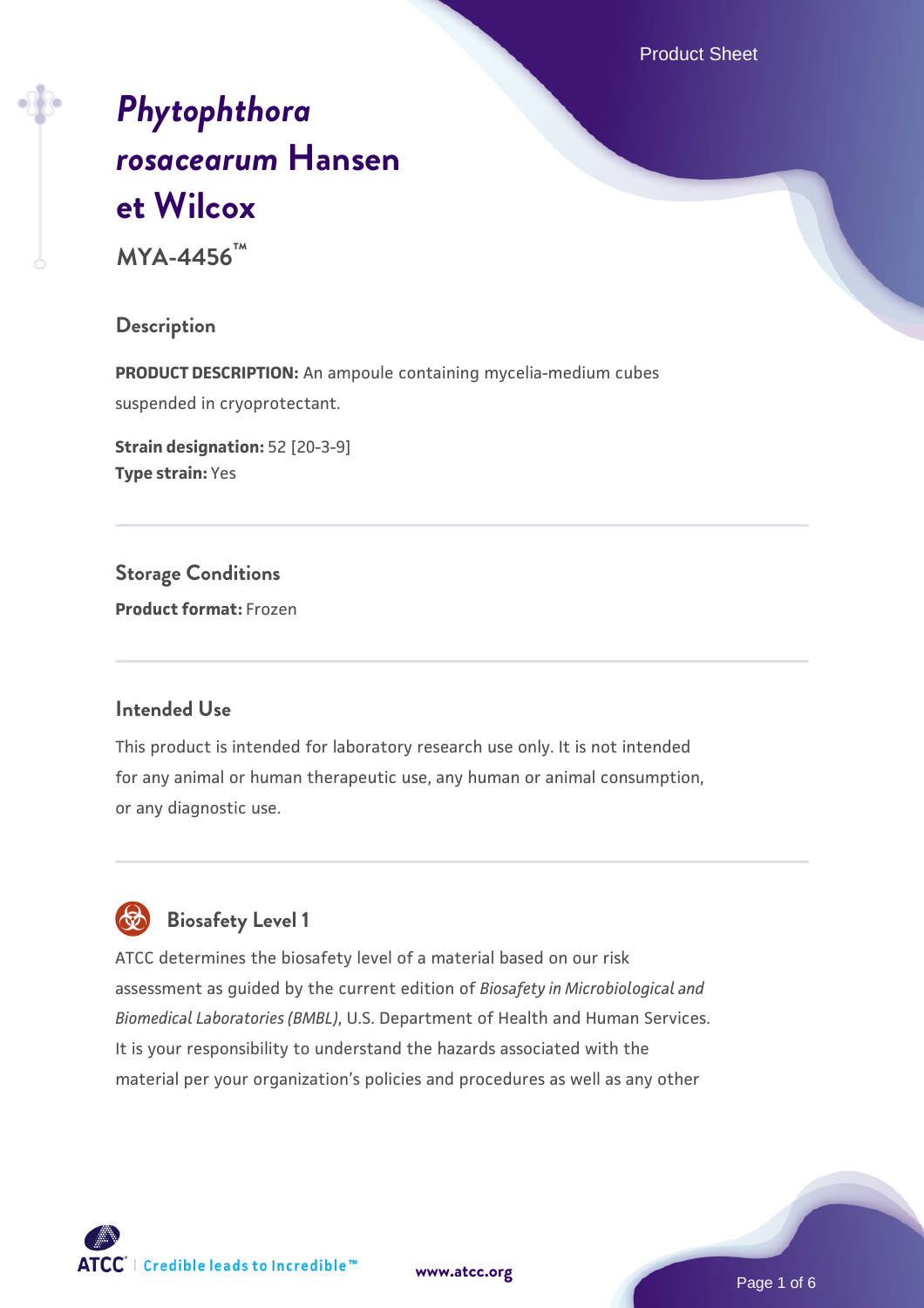applicable regulations as enforced by your local or national agencies.

ATCC highly recommends that appropriate personal protective equipment is always used when handling vials. For cultures that require storage in liquid nitrogen, it is important to note that some vials may leak when submersed in liquid nitrogen and will slowly fill with liquid nitrogen. Upon thawing, the conversion of the liquid nitrogen back to its gas phase may result in the vial exploding or blowing off its cap with dangerous force creating flying debris. Unless necessary, ATCC recommends that these cultures be stored in the vapor phase of liquid nitrogen rather than submersed in liquid nitrogen.

### **Certificate of Analysis**

For batch-specific test results, refer to the applicable certificate of analysis that can be found at www.atcc.org.

### **Growth Conditions**

**Medium:**  [ATCC Medium 322: Lima bean agar](https://www.atcc.org/-/media/product-assets/documents/microbial-media-formulations/3/2/2/atcc-medium-322.pdf?rev=c721501b1813479eb75226009d0a5f5d) [ATCC Medium 343: V8 juice agar](https://www.atcc.org/-/media/product-assets/documents/microbial-media-formulations/3/4/3/atcc-medium-0343.pdf?rev=fbf48fa24e664932828269db1822ab12) [ATCC Medium 1970: V8 rye agar](https://www.atcc.org/-/media/product-assets/documents/microbial-media-formulations/1/9/7/0/atcc-medium-1970.pdf?rev=15f514f07c9c40e39727ea5d13675bad) **Temperature:** 20-25°C

### **Handling Procedures**

Frozen ampoules packed in dry ice should either be thawed immediately or stored in liquid nitrogen. If liquid nitrogen storage facilities are not available,

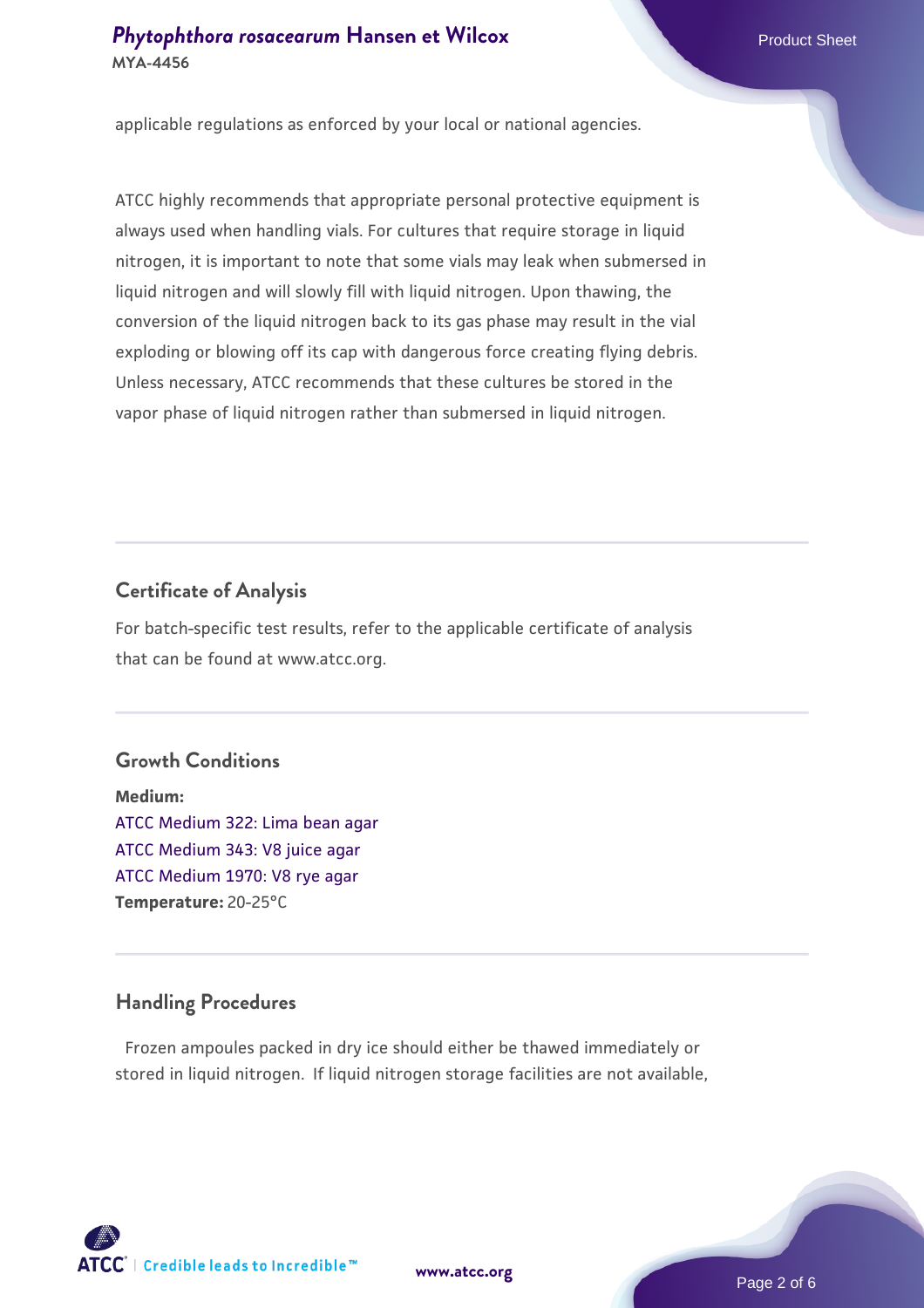frozen ampoules may be stored at or below -70°C for approximately one week. **Do not under any circumstance store frozen ampoules at refrigerator freezer temperatures (generally -20°C).** Storage of frozen material at this temperature will result in the death of the culture.

1. To thaw a frozen ampoule, place in a **25-30°C** water bath, until just thawed (**approximately 5 minutes**). Immerse the ampoule just sufficient to cover the frozen material. Do not agitate the ampoule.

2. Immediately after thawing, wipe down ampoule with 70% ethanol and aseptically transfer 10 microliter (or any amount desired up to all) of the content onto a plate or broth with medium recommended.

3. Incubate the inoculum/strain at the temperature and conditions recommended.

4. Inspect for growth of the inoculum/strain regularly. The sign of viability is noticeable typically after 1-2 days of incubation. However, the time necessary for significant growth will vary from strain to strain.

#### **Notes**

Type strain.

#### **Material Citation**

If use of this material results in a scientific publication, please cite the material in the following manner: *Phytophthora rosacearum* Hansen et Wilcox (ATCC MYA-4456)

#### **References**

References and other information relating to this material are available at www.atcc.org.

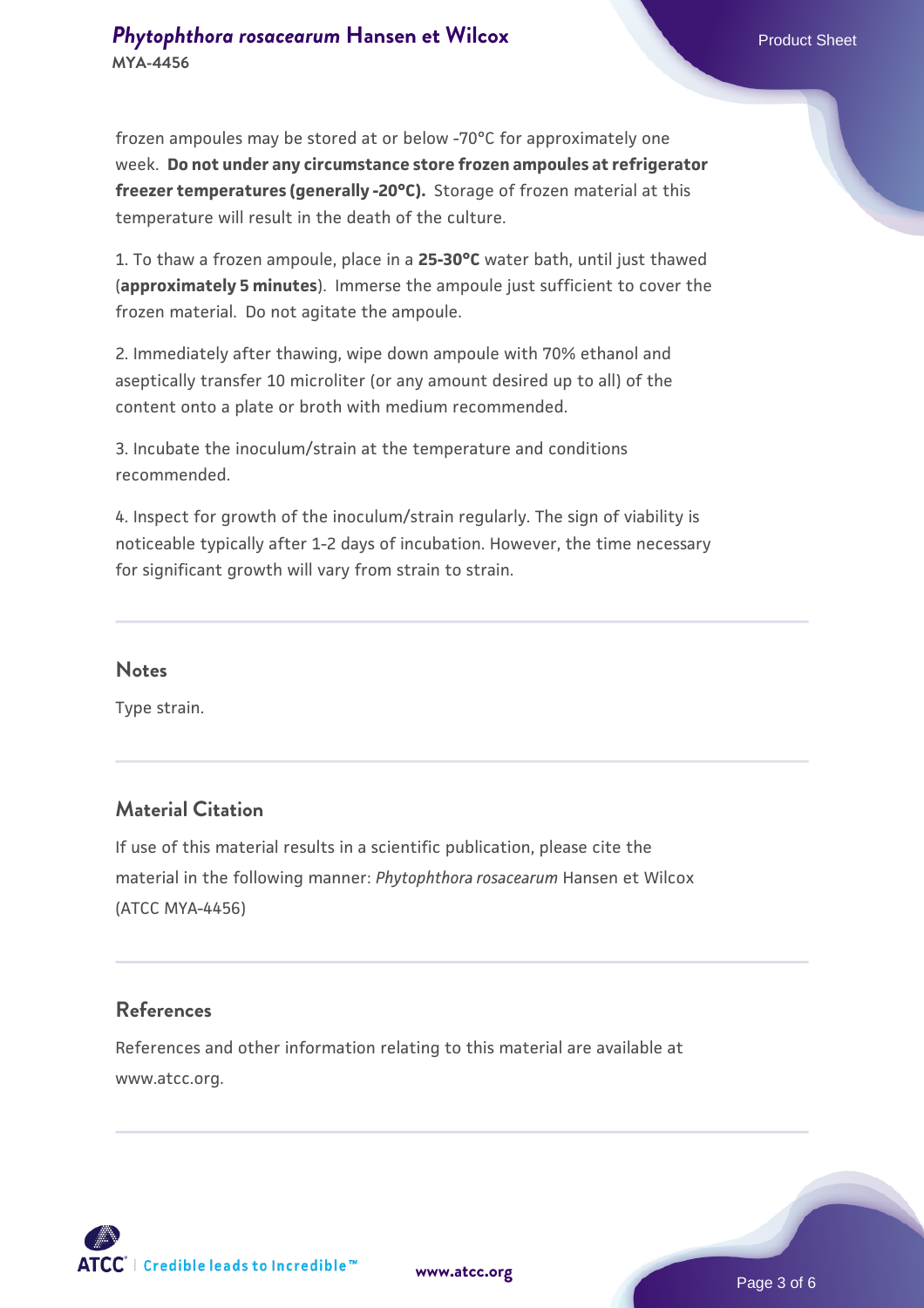#### **Warranty**

The product is provided 'AS IS' and the viability of ATCC® products is warranted for 30 days from the date of shipment, provided that the customer has stored and handled the product according to the information included on the product information sheet, website, and Certificate of Analysis. For living cultures, ATCC lists the media formulation and reagents that have been found to be effective for the product. While other unspecified media and reagents may also produce satisfactory results, a change in the ATCC and/or depositor-recommended protocols may affect the recovery, growth, and/or function of the product. If an alternative medium formulation or reagent is used, the ATCC warranty for viability is no longer valid. Except as expressly set forth herein, no other warranties of any kind are provided, express or implied, including, but not limited to, any implied warranties of merchantability, fitness for a particular purpose, manufacture according to cGMP standards, typicality, safety, accuracy, and/or noninfringement.

#### **Disclaimers**

This product is intended for laboratory research use only. It is not intended for any animal or human therapeutic use, any human or animal consumption, or any diagnostic use. Any proposed commercial use is prohibited without a license from ATCC.

While ATCC uses reasonable efforts to include accurate and up-to-date information on this product sheet, ATCC makes no warranties or representations as to its accuracy. Citations from scientific literature and patents are provided for informational purposes only. ATCC does not warrant that such information has been confirmed to be accurate or complete and the customer bears the sole responsibility of confirming the accuracy and completeness of any such information.

This product is sent on the condition that the customer is responsible for and assumes all risk and responsibility in connection with the receipt, handling,



**[www.atcc.org](http://www.atcc.org)**

Page 4 of 6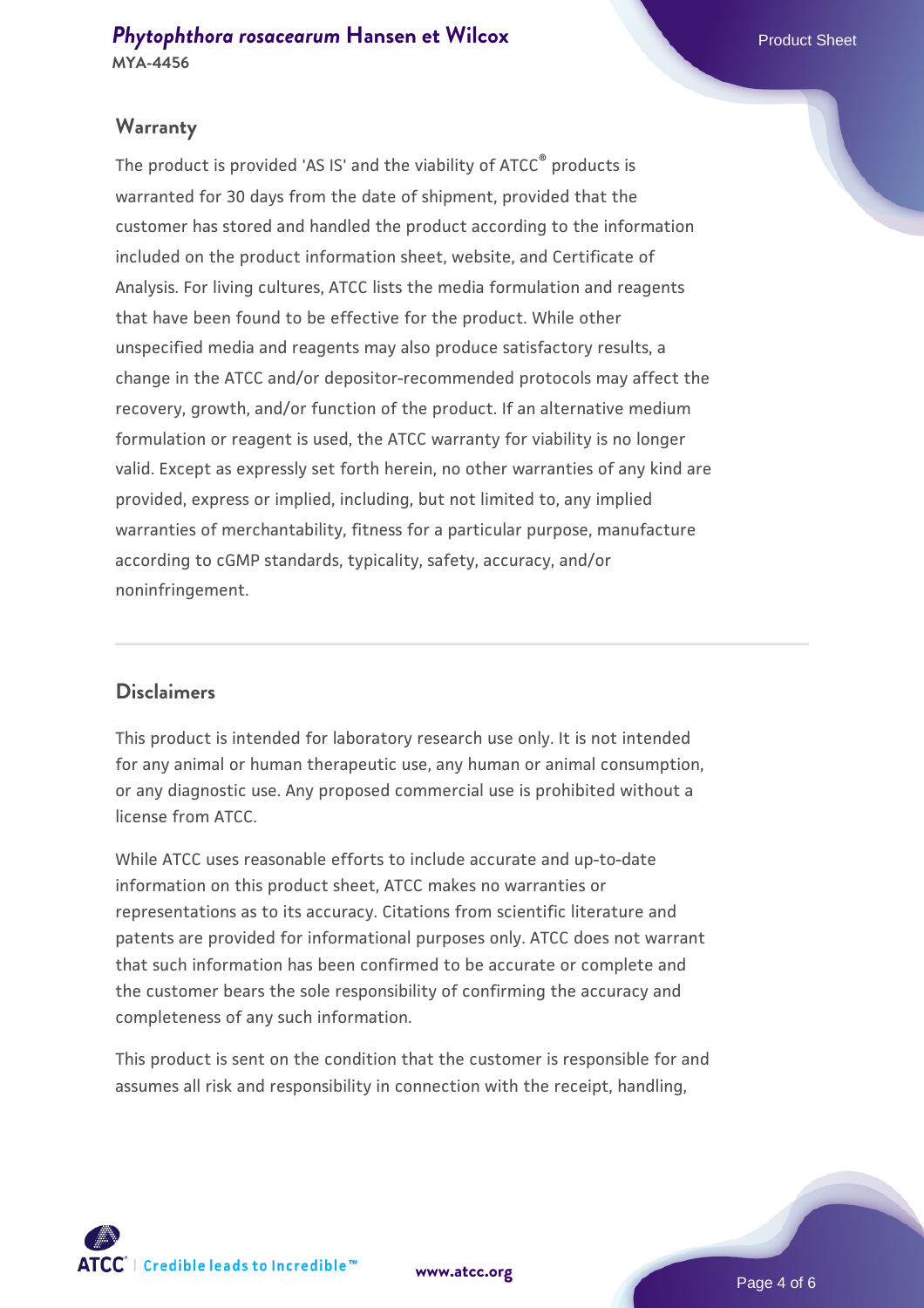storage, disposal, and use of the ATCC product including without limitation taking all appropriate safety and handling precautions to minimize health or environmental risk. As a condition of receiving the material, the customer agrees that any activity undertaken with the ATCC product and any progeny or modifications will be conducted in compliance with all applicable laws, regulations, and guidelines. This product is provided 'AS IS' with no representations or warranties whatsoever except as expressly set forth herein and in no event shall ATCC, its parents, subsidiaries, directors, officers, agents, employees, assigns, successors, and affiliates be liable for indirect, special, incidental, or consequential damages of any kind in connection with or arising out of the customer's use of the product. While reasonable effort is made to ensure authenticity and reliability of materials on deposit, ATCC is not liable for damages arising from the misidentification or misrepresentation of such materials.

Please see the material transfer agreement (MTA) for further details regarding the use of this product. The MTA is available at www.atcc.org.

#### **Copyright and Trademark Information**

© ATCC 2021. All rights reserved.

ATCC is a registered trademark of the American Type Culture Collection.

#### **Revision**

This information on this document was last updated on 2021-05-20

#### **Contact Information**

ATCC 10801 University Boulevard Manassas, VA 20110-2209 USA